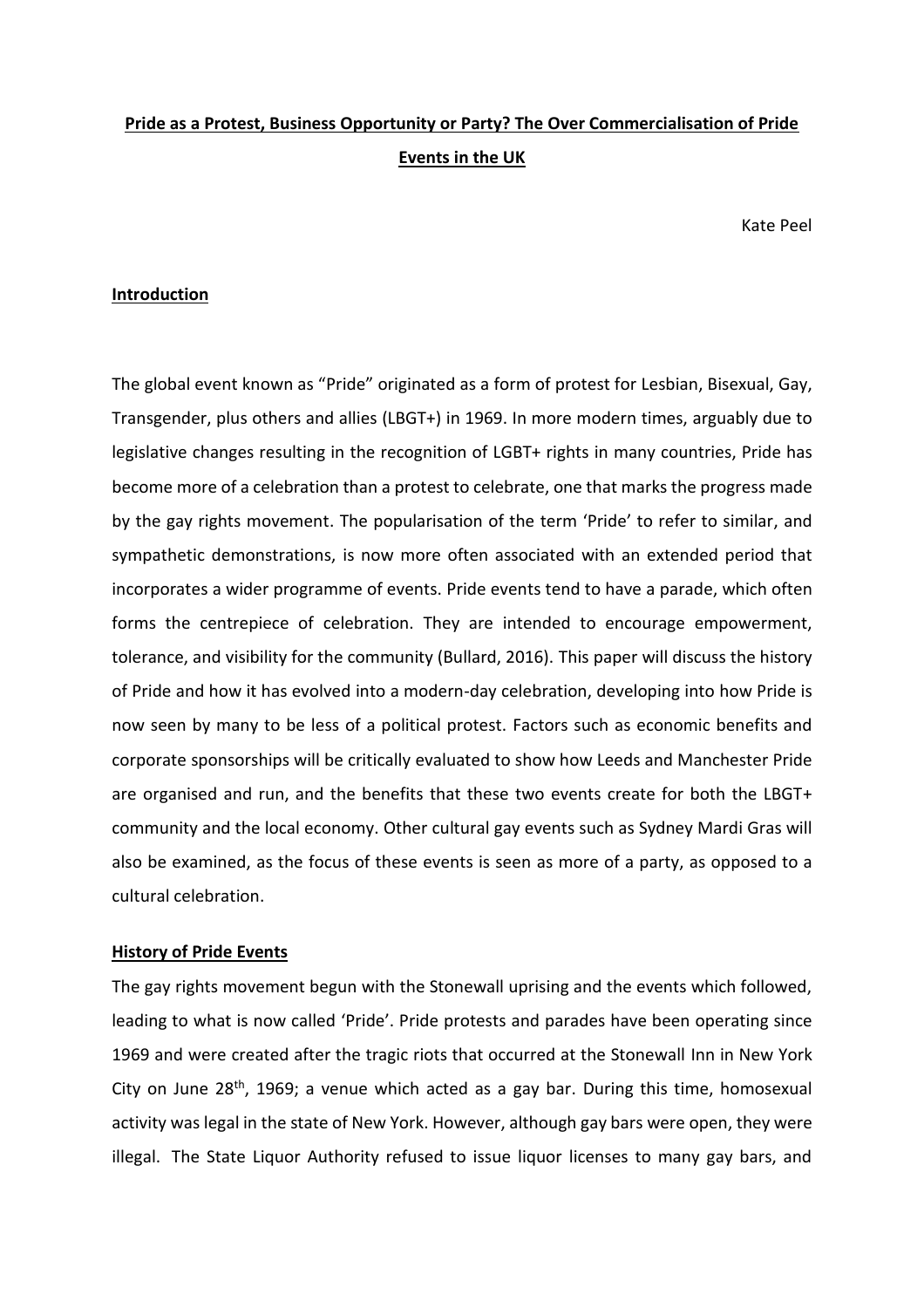several popular establishments had licenses suspended or revoked for "indecent conduct" (PBS, N.D.). Many gay establishments were only able to sustain their business through opportunists and Mafia affiliates, who fronted unlicensed establishments through reputed bribery and other deals with elements in the police force (Franke-Ruta, 2013). On the night of June 28<sup>th</sup>, 1969, the police successfully raided the Stonewall Inn, and tried to arrest any men dressed as women, which was also deemed as an illegal practice at the time. Fighting broke out between the club attendees and police officers which, in turn, resulted in a riot ensuing. Crowds formed outside the venue during the arrests; the protests continued for six days. Members of the LBQT+ community protesting in both peaceful and not peaceful ways.<sup>1</sup> To mark the year anniversary since the Stonewall riot, protest organizers in New York City established the Christopher Street Gay Liberation Day march (Bullard, 2016) on the 28<sup>th</sup> March 1970. This march was very much a political protest. Similar marches operated in Chicago, San Francisco and Los Angeles (IGLTA, N.D.) to protest for gay rights. Many Pride events are now held during the month of June, also known as "LBGT+ Pride Month", to recognise the impact the LGBT+ community have had, and continue to have, throughout the world (Johnson, 2018).

Since Stonewall, the number and variety of Pride parades has expanded and now operate internationally. They are often organized as 'open' demonstrations encouraging everyone with a LGBT+ identity (and LGBT+ allies) to participate. In this sense Pride parades encourage social diversity and are a celebration of the social diversity of the LGBT+ community (Peterson et al, 2017). The first Pride march that happened in the UK took place in London on July  $1<sup>st</sup>$ , 1972; it attracted 1,000 people who marched from Hyde Park to Trafalgar Square (Broadgate, N.D.). Gay and lesbian activity was legalised in the UK in 1967; however, the Sexual Offences Act(1967) states that this activity had to happen in private and only with person over the age of 21. When the Conservative Party came into power in the UK in 1979, under the leadership of Margaret Thatcher, reform of the relationship between central government and local

 $\overline{a}$ 

 $1$  Behaviour at the riot included: fire hoses turned on people in the street, thrown barricades, gay cheerleaders chanting bawdy variants of New York City schoolgirl songs, Rockette-style kick lines in front of the police, the throwing of a firebomb into the bar, a police officer throwing his gun at the mob, cries of "occupy -- take over, take over," "Fag power," "Liberate the bar!", and "We're the pink panthers!", smashed windows, uprooted parking meters, thrown pennies, frightened policemen, angry policemen, arrested Mafiosi, thrown cobblestones, thrown bottles, the singing of "We Shall Overcome" in high camp fashion, and a drag queen hitting a police officer on the head with her purse (Franke-Ruta, 2013).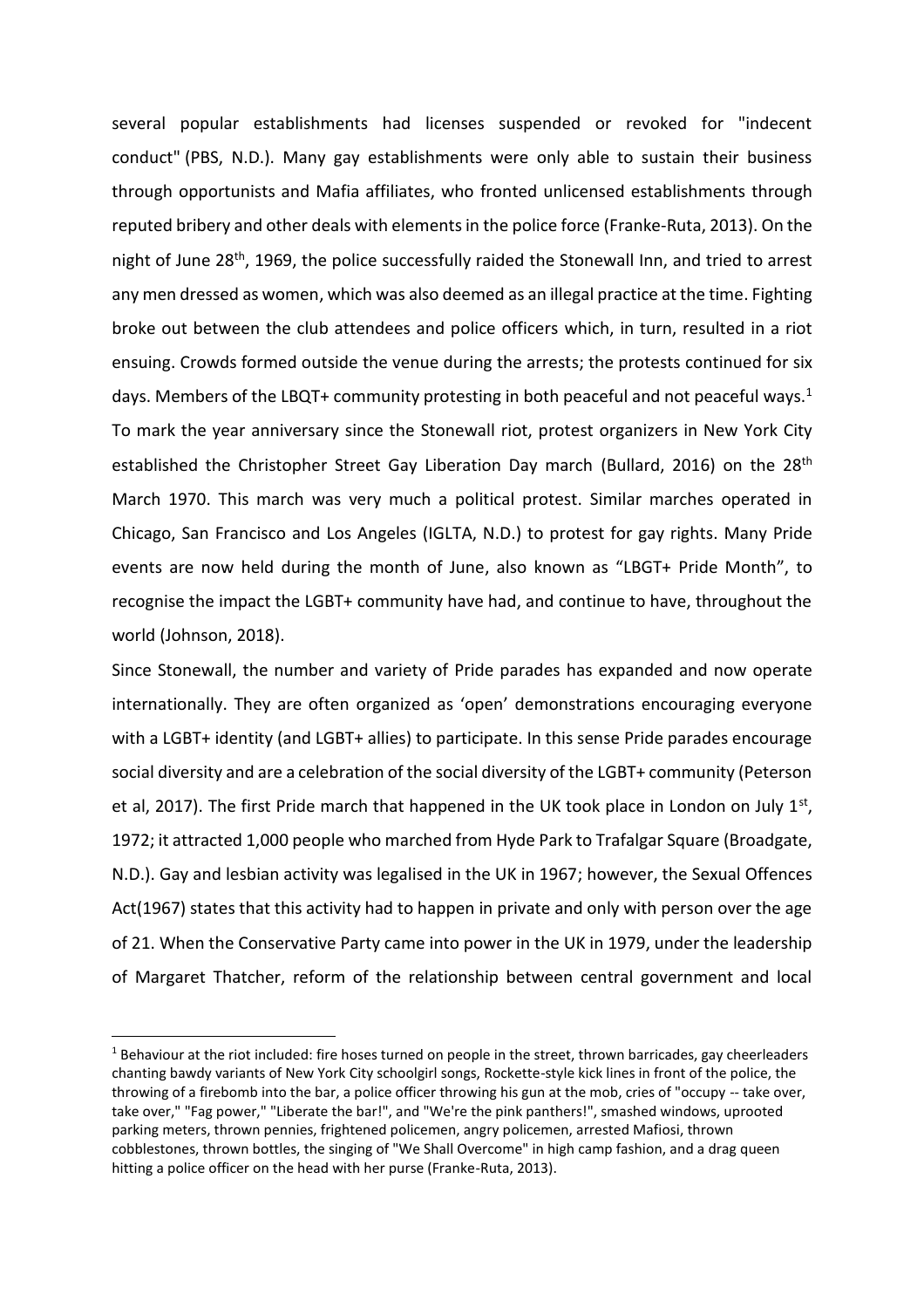authorities began, this culminated in the . Section 28 of that Act banned local authorities from 'promoting homosexuality' or 'pretended family relationships', and prohibited councils from funding educational materials and projects perceived to 'promote homosexuality' (Dryden, no date). This Act was not revoked until 2003. Civil partnerships were not legalised until 2004 (Civil Partnership Act, 2004) and, later, gay marriage legalised in 2013 (Marriage (Same Sex Couples) Act, 2013). The significance of Pride and the impact that it has had on gay rights is very apparent, despite the vast amount of time it has taken for gay marriage to be legalised. Before the Marriage (Same Sex Couples) Act 2013 was made law, Pride was one of the main stages for a political rally for the members of the LBGT+ community to fight for their rights. It could be argued that since gay marriage has been legalised in the UK, although there are still a lot of issues with homophobia in the UK, Pride can be seen more now as an event to celebrate, hence why it is seen as more of a party and celebration. It is the ideal platform for members of the LBGT+ community to publicly articulate their diversity. Despite the legalisation of gay marriage within developing countries, some might argue that gay marriage is not the only aspect of the gay rights movement that should be celebrated. There is still a substantial amount of homophobic behaviour within the UK showing that there is still not complete acceptance of the LBGT+ community, hence the need for the annual Pride protests to continue to happen.

## **Pride Events in the UK**

This paper will focus on two UK Pride events; Leeds and Manchester. Although both events are similar, in the sense that they both have a large parade and celebration, the organisation and funding of the events are very different. In contemporary societies, events are staged increasingly for their economic benefits (Ferdinand et al, 2018). Due to sponsorship, both events have a somewhat corporate focus. As the event industry grows there are greater opportunities for businesses to benefit from participating in events. In recent times, events have become a central part of the way of life of many people. There has been incremental increases in the leisure time and disposable incomes of many and this has given rise to a rapid growth in the public events, celebration and entertainments sectors (Etiosa, 2012). With more people attending and spending at events, there has been a greater impact from them on localised economies (Florida, 2002; Pine & Gilmore, 1999). Florida discusses in his book *The Rise of the Creative Class* how the arts sector has boosted the economy in the 21<sup>st</sup> century, arguing that creativity has a greater impact on the economy than raw materials. This creativity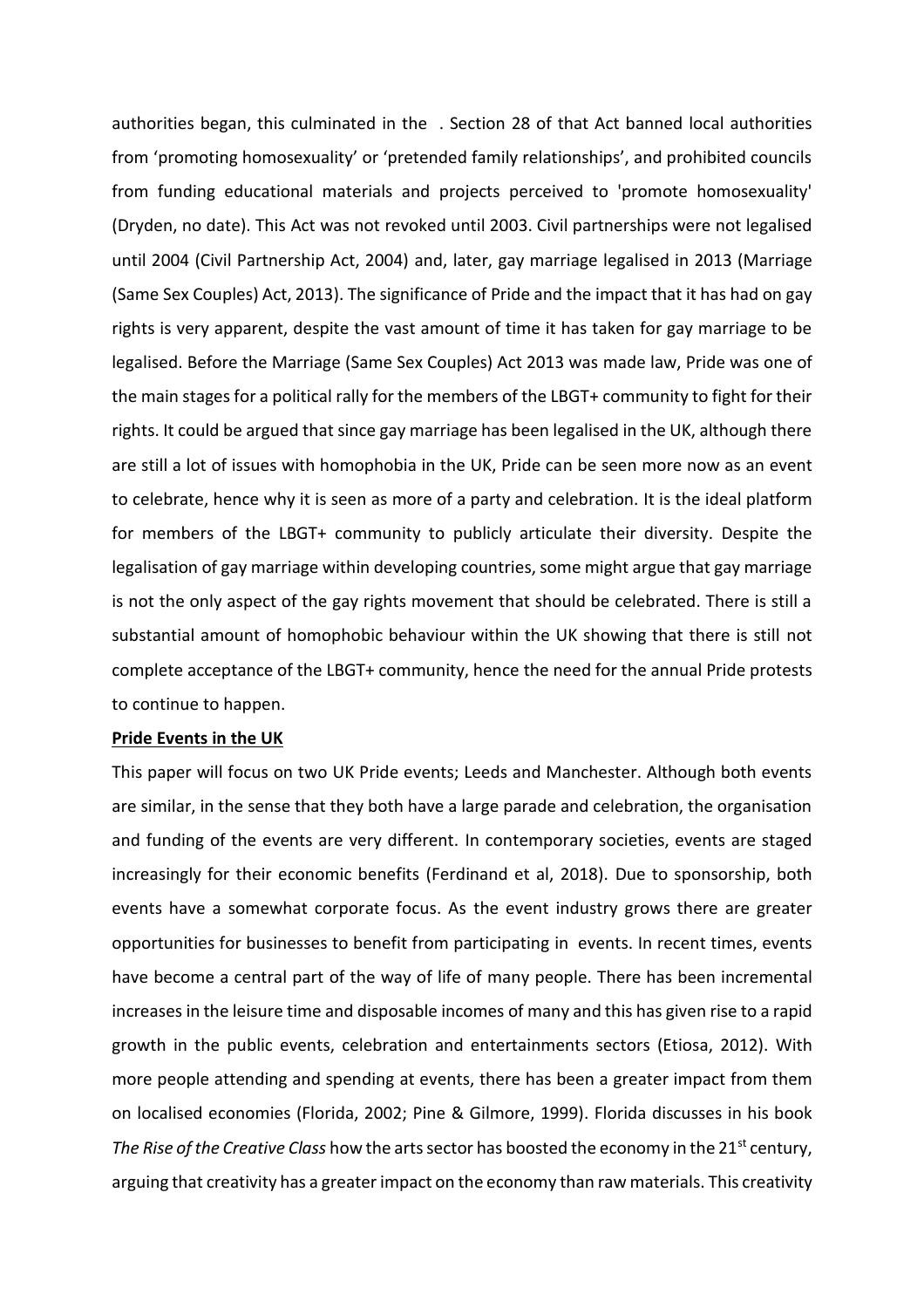is linked directly to events as the more unique and enjoyable the event, the higher volume of attendees, which then directly links to an increase in capital going into the local economy. Similarly, Pine and Gilmore (1999) also discuss in their book *The Experience Economy* the impact that experiences have on the local economy. It is, therefore, in the interest of local economies to put on such events, as there will also be many economic and, in terms of Pride events, social benefits.

#### **Leeds Pride**

The first Pride parade in Leeds took place in August of 2006, where over six thousand people joined the crowd (BBC, 2007). Since Leeds Pride begun twelve years ago, it has grown into a massive event, attracting over forty thousand revellers in 2018 (BBC, 2018). It could be argued that Leeds Pride has grown so large, so rapidly, due to it being a free event, where tickets are not required, however this has not been proven. The celebrations happen openly, so any member of the public can choose to participate within the event. In order to make Leeds Pride free and inclusive to all, the Leeds Pride committee rely on sponsors to fund the annual event. Despite this, the majority of global Pride events have sponsors; it could, therefore, be because Leeds City Council allow the event to take place free of charge and without the need for tickets. This again begs the question of whether the event is being put on to be inclusive, or to benefit the local community and the local authority. Despite this, sponsorship does play a large part in Leeds Pride. The "platinum sponsors" of Leeds Pride are Sainsbury's, First Direct and Manchester Airport (Leeds Pride, N.D.). There are also a number of other smaller companies which sponsor the event, including local LBGT+ bars, where the celebrations take place once the parade has finished. Sponsorship packages can cost up to £20,000 (Leeds Pride, 2018) and can give a smaller business massive exposure to the huge crowd that the event attracts. Being a sponsor and supporter of Pride can also add a good reputation to a company for being a supporter of LBGT+ rights, which in turn can enhance to the company's corporate social responsibility profile. Although there should be more corporate companies supporting LBGT+ rights, some may argue that a company is only supporting the movement to put their name on it, and whether their support is genuine or for their own gain. It is also the responsibility of the participating company to be aware of the diversity within its workforce. Pichler et al (2016) discuss the corporate social responsibility of a company in terms of how they are inclusive to the workers which are part of the LBGT+ community;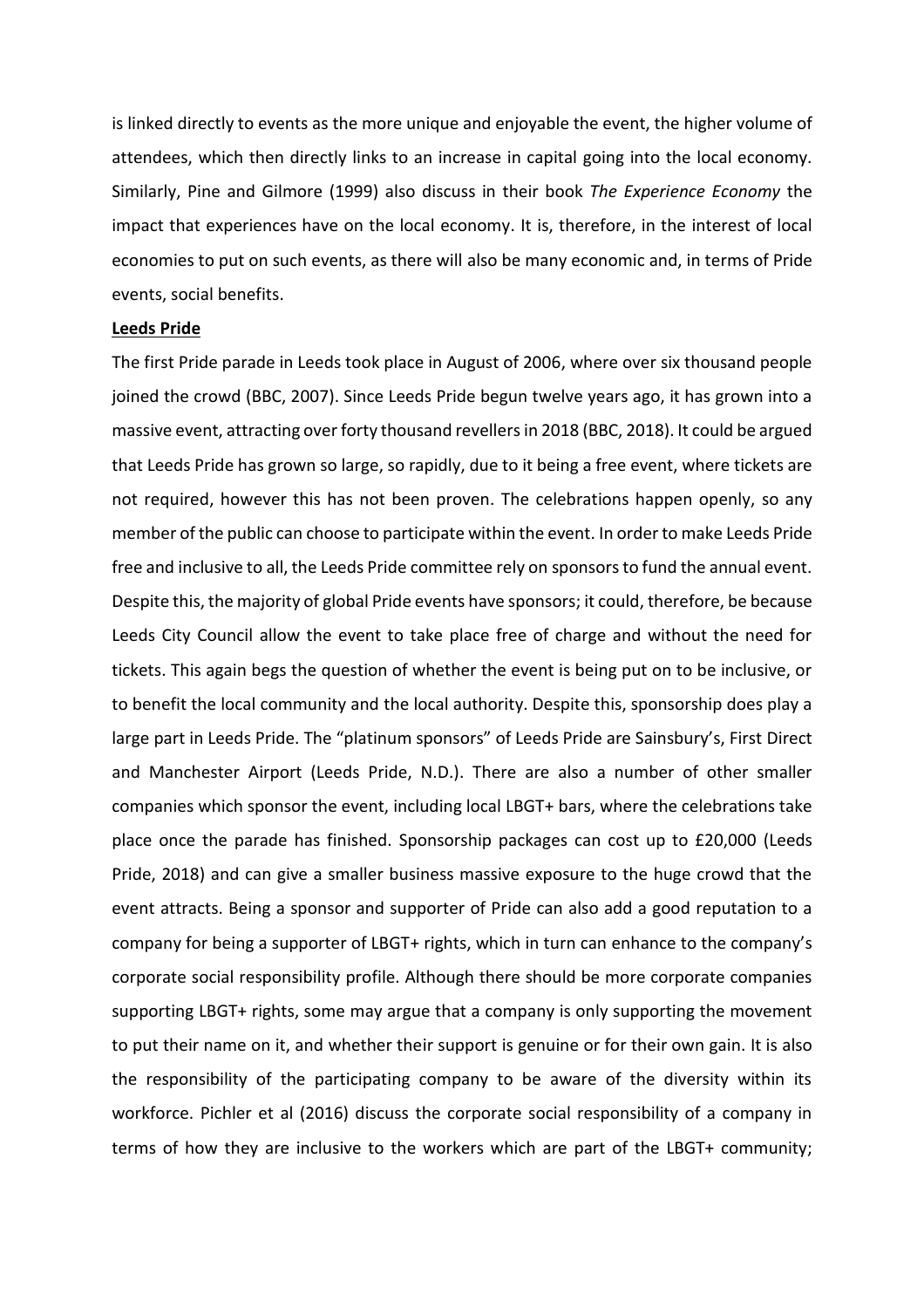however, they state that such inclusive thinking can cause issues with less open stakeholder's, which might as a consequence deter companies from applying diversity inclusive practices. Whilst businesses participating in the parade need to make it obvious which company they are, the brands, particularly the bigger ones, can sometimes promote themselves more than LBGT+ community. In 2017, the crowd watching the Leeds Pride Parade was visibly very orange, more so than the other colours of the Pride flag. This was due to Sainsbury's, one of the key sponsors, giving out a lot of branded merchandise, for free, to the crowd. For Sainsbury's this could be seen as a very beneficial marketing technique; however, the question of whether this use of merchandise is morally correct during a supposed political protest can be raised. Johnson and Cover (2018) argue that when large corporates get involved with the Pride parade, the interests of the key stakeholders are largely different. The Leeds Pride committee do rely on the large corporates to fund the event; however, the gains that they benefit from are very different. They discuss that the audience have a limited connection with the corporate's floats. Their presence, due to the business's doing little to demonstrate a genuine engagement in society with LBGT+ communities (Johnson et al, 2018), raises the point of whether such large companies should play such a big role within Pride events.

Due to Leeds Pride being a free event, it attracts a very large crowd into the city. This, in turn, significantly adds to the local economy. An Impact Survey conducted by the Leeds Pride committee during the Pride event in 2017 showed that 95.47% of those asked were in the city centre to specifically participate in the Pride celebrations. Of these people the average amount of money spent in 2017 per person was almost £120; the resultant economic impact of Leeds Pride, on Leeds city centre, amounted to £3,791,680 (Leeds Pride, 2018), which for a single day event is a noteworthy and impressive amount. Nevertheless, although Leeds city centre is benefitting financially from the event, it is difficult to estimate how much of this money is going back to the LBGT+ community. A large percentage of this would be spent on alcohol at the gay bars on Lower Briggate, where the celebrations take place once the parade has ended, and so it could be presumed that a substantial amount of this money was spent within the bars. However, there is no available evidence to back this up. This could be seen as another issue of stakeholders benefitting for reasons different to the Leeds Pride committee, similar to corporate businesses sponsoring and participating in the event.

#### Manchester Pride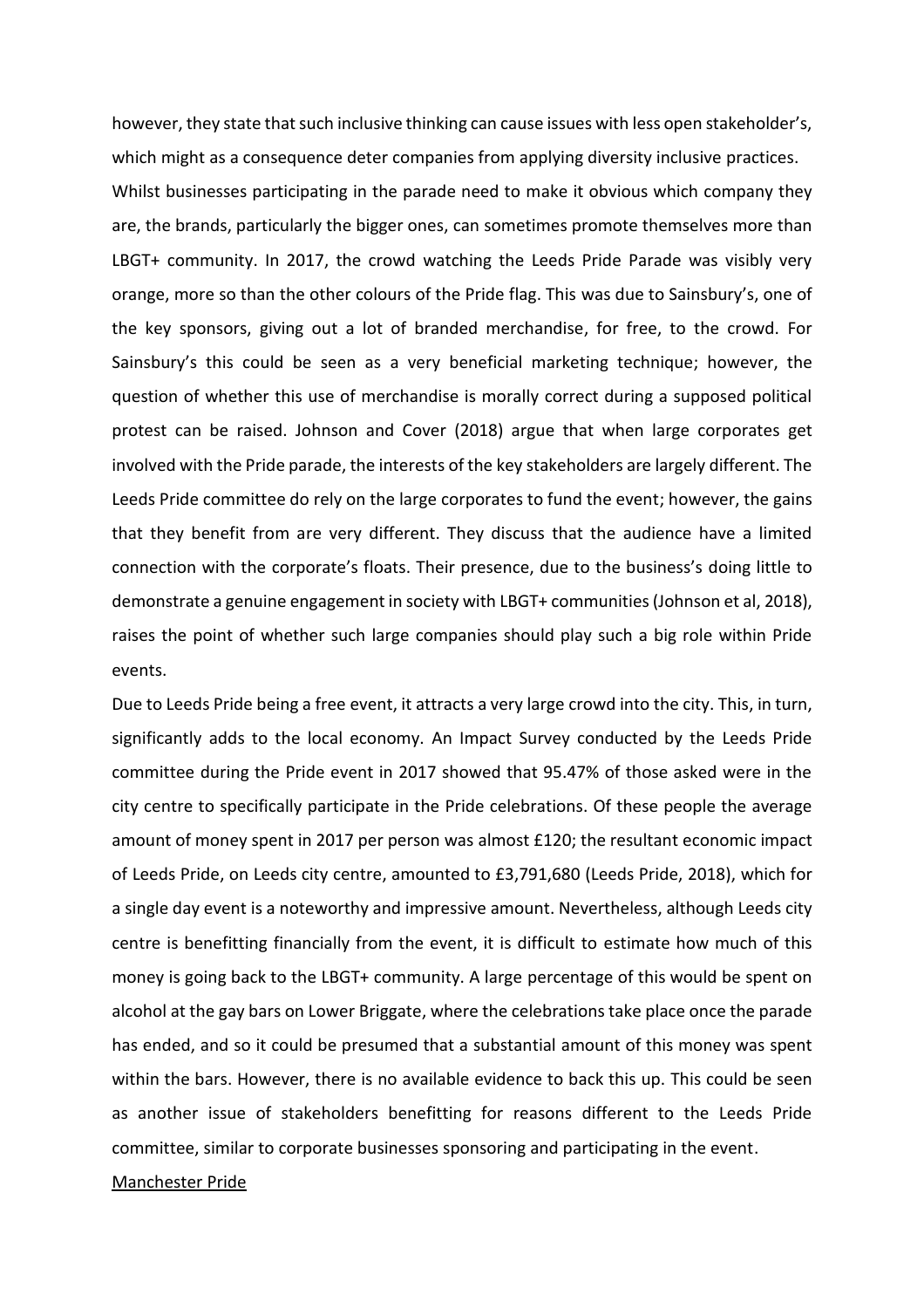Manchester Pride is the committee that organises not only the annual Manchester Pride event but have a great focus on the LBGT+ charities and initiatives that will benefit the community. They became a registered charity in 2006 and have raised over £1.5 million since (Manchester Pride, N.D.). The first Pride event in Manchester happened on the bank holiday weekend in August 1985 (Manchesterpride, N.D.), and operated as a three-day event. As well as the traditional Pride Parade which proceeds through the city centre, there is also an area within the Gay Village area, on Canal Street, which is fenced off from the general public. Whilst the parade itself is free, and anyone can attend unlike Leeds Pride the Manchester Pride 'Festival' is a ticketed event. In previous years standard tickets for the day events cost around £20, so are affordable to the majority of the community who would want to attend. The price is kept low in order to encourage people to attend the event. Unlike Leeds Pride, where anyone can attend due to it not being ticketed or sectioned off, ticketing may put off people who may not have a vested interest in the meaning and history of Pride, thereby making the event more community focused and thus it helps to make the event less commercial. However, to mark 50 years since the Stonewall uprising, Manchester Pride have decided to mark the anniversary by inviting some of the largest names in music in the LBGT+ community to perform; such as Ariana Grande. This in turn has had a knock-on effect in the price of tickets. This year highest priced tickets are over £70 (Braidwood, 2019) which is a substantial increase on previous years. There have been protests about the event being ticketed due to the price. As previously discussed, although the majority of the community can afford the price of the tickets, it still is not accessible to all. Research carried out by G7UK (2017) shows that protests have been happening against Manchester Pride to make it more inclusive, as a non-ticketed event. Despite this, Pride, and other events put on throughout the year by the Manchester Pride committee, have been economically successful, which suggests there is no significant impact of the event being ticketed. Ticket sales for the 2016 Manchester Pride raised £1,004,396. This compares to trading activity  $-$  such as sponsorships - which raised £294,434 (Manchester Pride, N.D.). Sponsorships are an important factor when it comes to raising money for the Manchester Pride event and charity, however as it is a paid ticketed event there is less need for it, therefore there is less of a corporate feel to those attending the event. This, in turn, allows attendees enjoy the event without feeling bombarded with corporate merchandise, which only supports the true meaning of Pride to a certain extent. The estimated impact on Manchester's economy is between £19million -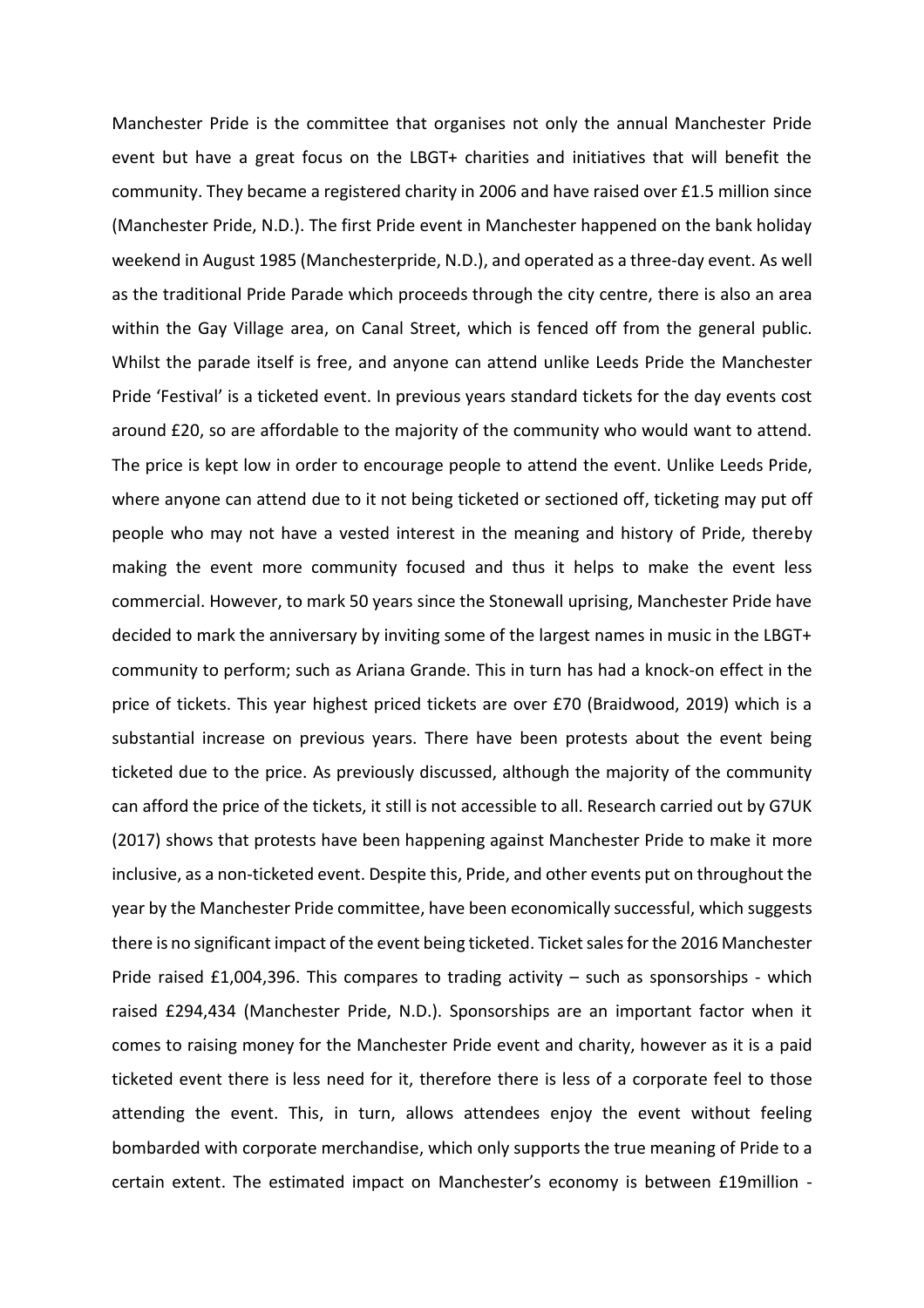£25million (Manchester Pride, 2016), which is substantially more than Leeds Pride. This could be due to Manchester being a larger city than Leeds, which, in tuen, means the event can be larger and thus attract a larger number of attendees. On the other hand, the fact that Manchester Pride is ticketed could suggest that the majority of the attendees will be members of the LBGT+ community, meaning the event will be deemed as a safe space. Conversely, as Leeds Pride is open to any person to attend, there is lower confidence in how 'safe' the event will feel to the community. Despite all the money raised from ticketing and fundraising, this is a substantial amount of money that goes into the local economy. To allow this popularity of an event, the meaning of Pride does need to focus more on it being for the purpose of entertainment, hence the need for Pride to become more commercial. This shows how Pride has evolved in modern times. It could be argued that the financial benefits, which go back into the wider local community, do not have any direct correlation on how the LGBT+ rights movement has progressed. Although financially there are benefits to those in the local community who are not LGBT+, it does not mean that those individuals benefitting financially agree socially with the meaning of pride and the right's movement. This is where it is difficult to state how much social progression Pride causes overall.

As the event is a 'party' focused event and is in the location of all of Manchester's gay bars, the issue of whether Pride is still a protest is raised. The parade which signifies where Pride began is still a free event, so it could be asked: are those who are still protesting gaining as much as those choosing to just attend the event to celebrate? Due to Pride being sold as a party and celebration, it is the responsibility of the Manchester Pride committee to remind those celebrating of the history of Pride and give back to the community. They do achieve this by utilising the profit they gain to give back to the LBGT+ community, arranging fundraising events throughout the year on top of the Pride weekend event in August. Therefore, it is justified to promote the event as a celebration.

# **Commercialisation of Cultural Events Globally**

Pride events are not the only cultural events which can be portrayed as 'overcommercialised'. International events, such as Sydney Mardi Gras, have evolved from having a purely cultural purpose to events that have become more inclusive, to attract a wider target audience to attend their events. Similar to Pride events, this wider audience may not attend the event to celebrate the sole purpose of the event, which is the case of both the events previously discussed. Cultural events, however, can be used to link a local culture to a wider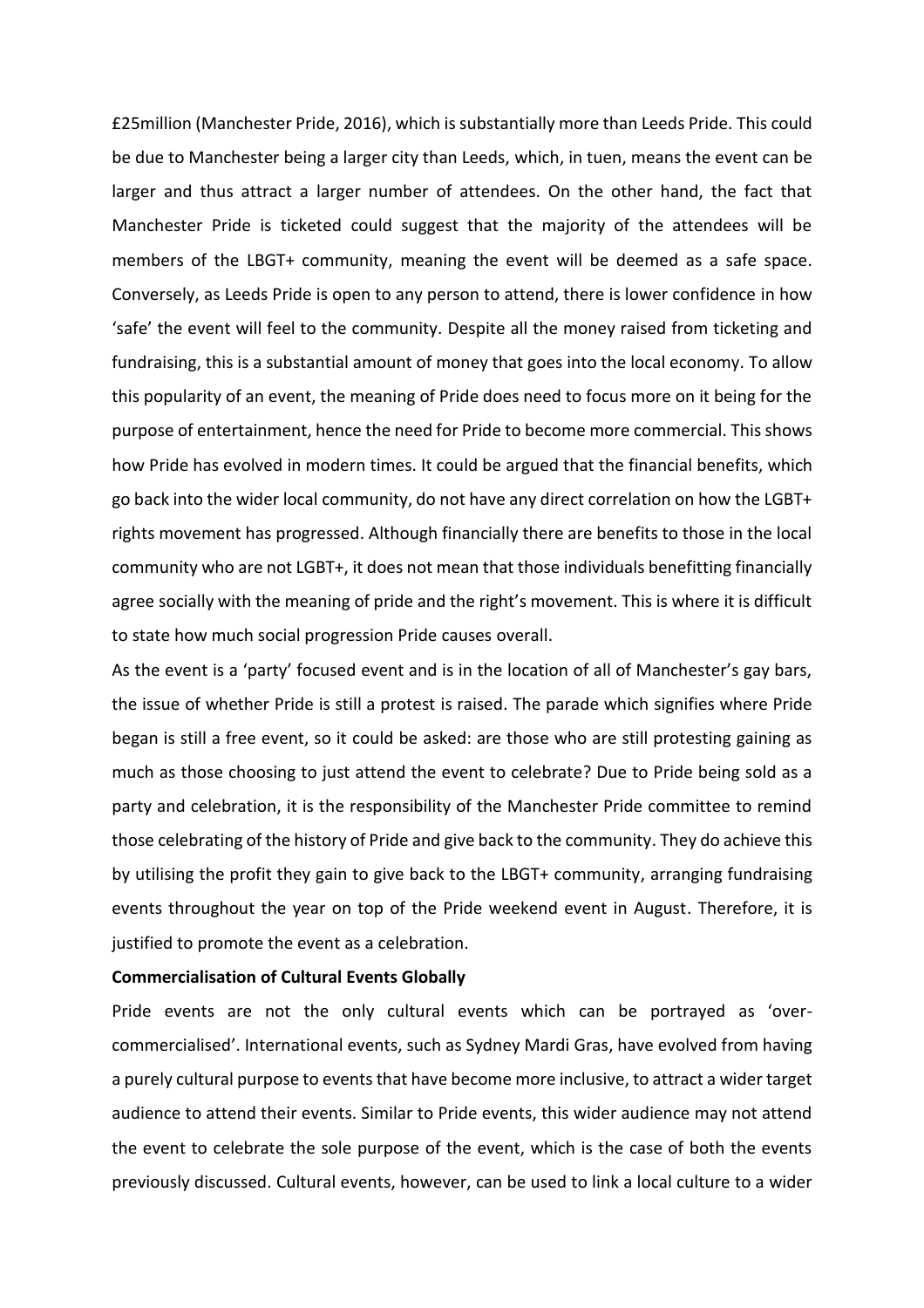audience, therefore they can act as a platform to educate. Cultural events have emerged as a destination instrument for sharing local folk culture with visitors, aspiring to provide them with satisfying experiences at the same time as conveying socio-economic benefits to the local community (Christou et al, 2018). Cultural events can also be linked to an ability to manipulate attendees into celebrating and agreeing with the ways of a certain culture, which can also be known as event consciousness. Event consciousness may be defined as an orientation to global problem solving that privileges high profile disaggregated, discontinuous populist responses over fiscal, reformist or revolutionary solutions (Rojek, 2013, pp. 112). This shows the importance of events in supporting the social acceptance of diverse cultures.

#### **Sydney Mardi Gras**

 $\overline{a}$ 

Sydney Mardi Gras is similar to a Pride event, as it does celebrate the LBGT+ community, although it goes by a different name.<sup>2</sup> The first parade was held on June 24<sup>th</sup>, 1978, to mark the International Day of Gay Solidarity (McKinnon, 2018), where gay activists marched in protest. Markwell (2002) addressed in his paper the difference between Sydney Mardi Gras and other global Pride events. He argues that Mardi Gras's "distinctiveness and hence its claims to be uniquely Australian are somewhat stylistic: it is a form of street theatre, performed in the evening and comprising a mélange of flamboyant theatricality, costume, and parody embodying what might be called a "larrikin spirit" eager to test authority" (p. 85). Despite some similarities in how the event is celebrated in comparison with Pride, this event likes to separate itself from others within the LBGT+ global events calendar. Sydney Mardi Gras is also celebrated over a few days in February and incorporates Australian culture and traditions into its celebrations. One of the main reasons that it is celebrated in February, the height of the Australian summer, instead of June is due to the weather. June is the middle of Australian winter therefore is colder, which in turn reduces the amount of people likely to attend. As with Pride events, Mardi Gras creates a great sense of inclusion within the LBGT+ community. For some gay men and lesbians, their happy participation in the Mardi Gras parade, and associated festival, places the event as a form of annual holiday, akin to a religious or national holiday in that it carries its own set of traditions or rituals (McKinnon, 2018). It can be argued, however, that due to the ticket prices to attend the event being so high, it may not be feasible for some members of the community to attend every event. While

<sup>&</sup>lt;sup>2</sup> Despite being called Mardi Gras, the Sydney Mardi Gras has no relation to the biblical event Shrove Tuesday.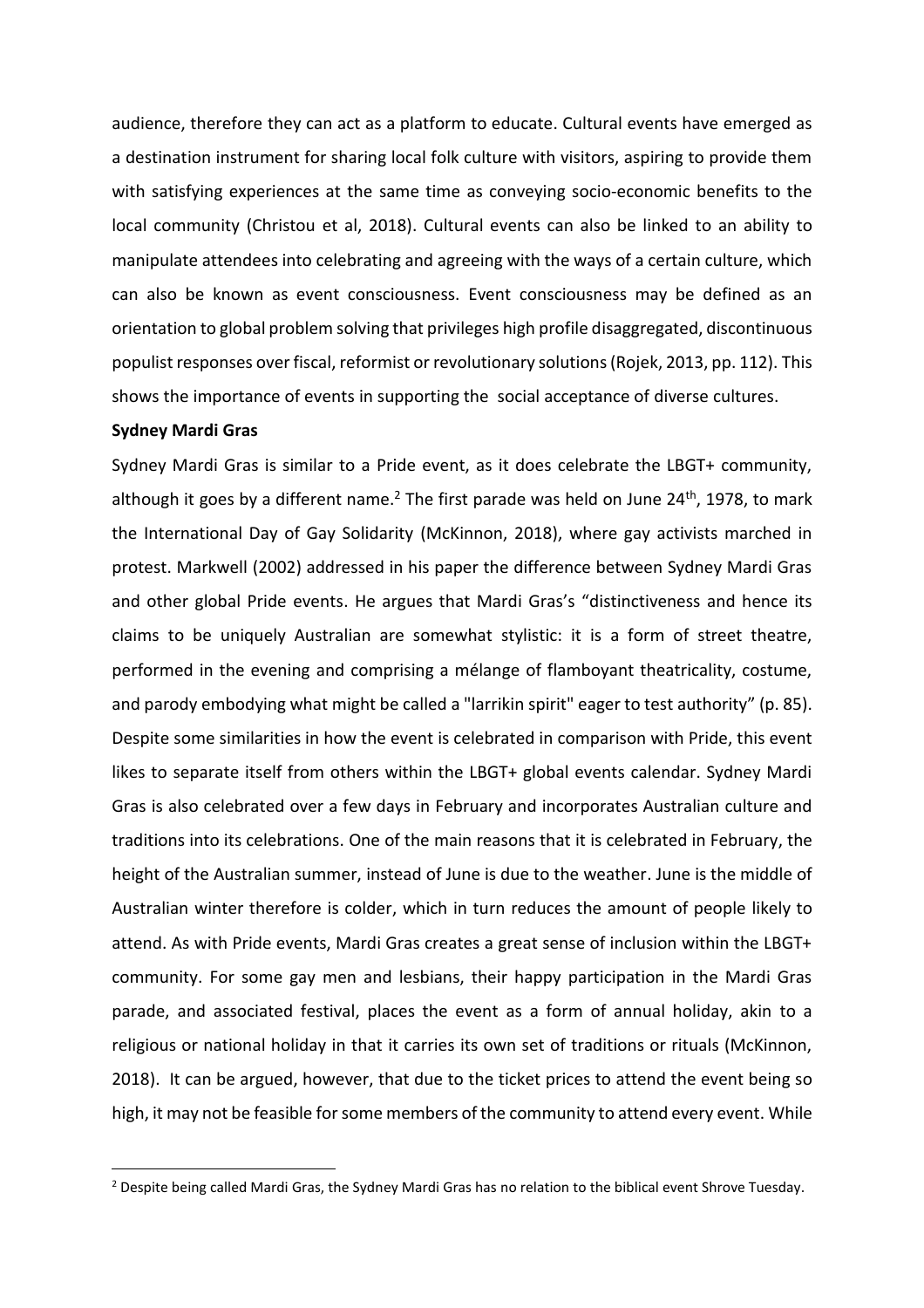approximately 15 percent of the eighty events at the festival are free, many of the most popular ones require tickets; tickets to the dance party, for example, cost AU\$114.00 in 2001 (Markwell, 2002). Although these prices are high, the Mardi Gras committee organises for icons of the LBGT+ community to perform, for instance Cher performed in the 2018 celebration (Mardi Gras, 2018). The inclusion of the big celebrities within the event will increase demand for tickets therefore the price can be raised. The total amount raised in ticket sales alone came to AU\$ 2,824,489 (Mardi Gras, 2018); approximately £1, 576.000. One difference with Sydney Mardi is that the event is clearly organised into different segments over the days that the event is operating. The 'partying' segment is known as the 'Celebration', which makes the purpose of that particular segment clear. They too have a parade, and other political rallies, to remember the fights of the LBGT+ community for recognition and equality. This segmentation may be a route that other Pride events could take, in order to be able to differentiate the different aspects of Pride. From this, organisers will be able to clearly see the different types of attendees of the event and can focus on improving and expanding each segment accordingly.

Sydney Mardi Gras does still have a considerable focus on fighting for LBGT+ rights and remembering the tragic events of Stonewall within gay culture. The event can be seen as a visible reminder to heteronormative Australia of the presence and vibrancy of LGBT+ community and culture, with these factors being the most important aspect of Mardi Gras (McKinnon, 2018). Same sex marriage only become legal in Australia in 2017, after many years of the bill attempting to be passed (Marriage Amendment (Definition and Religious Freedoms) Act ,2017). This recent change in laws gives the Australian LBGT+ community more reason to celebrate, hence why Sydney Mardi Gras is continuing to grow. This year the parade was celebrated and had a theme of "40 years of evolution" (Sydney Gay and Lesbian Mardi Gras, 2018).

### **Conclusion**

Pride will always primarily be a political and cultural protest due to the events at the Stonewall Inn in 1969. It is the responsibility of the members of the LBGT+ community and, in terms of the event, the local Pride organising committees, to remind and educate anyone participating within the Pride events, to acknowledge and respect this. As the general events sector grows,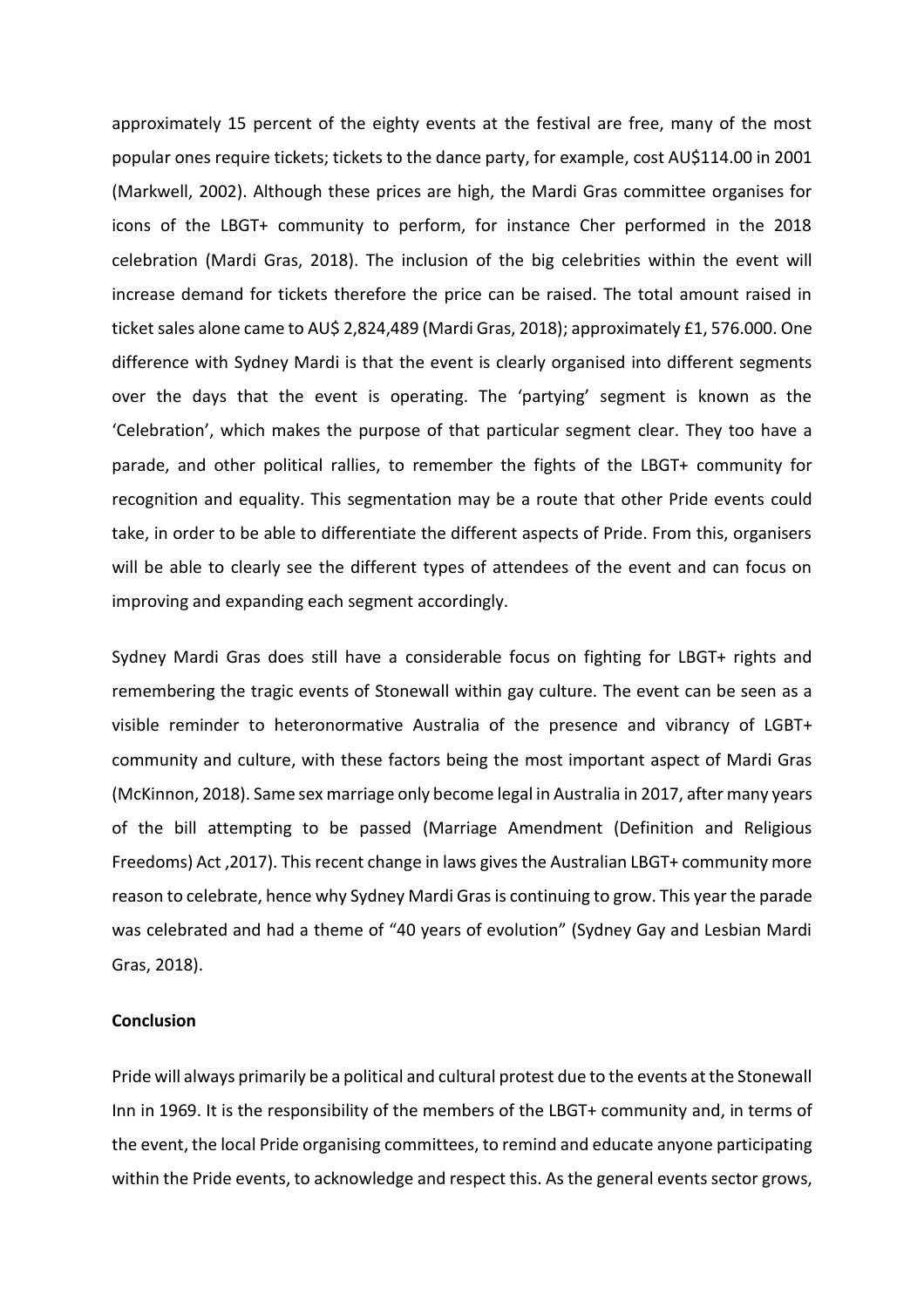it is only natural for the organising committees to utilise this and apply this trend to Pride events. The focus is on the attendees enjoying the event and having a good time, even if this means concentrating more on making the event a party. The economic impact that Pride events have on the local community are too great to change the current modern model of Pride events. The more people that attend, even just to celebrate, the greater the reach of the true history of Pride. With this growth, it is important to have the financial and supportive backing from corporate businesses. The Pride committees nevertheless must find a balance with their corporate sponsors to limit their brand's exposure, and not have it overpower the central message of Pride.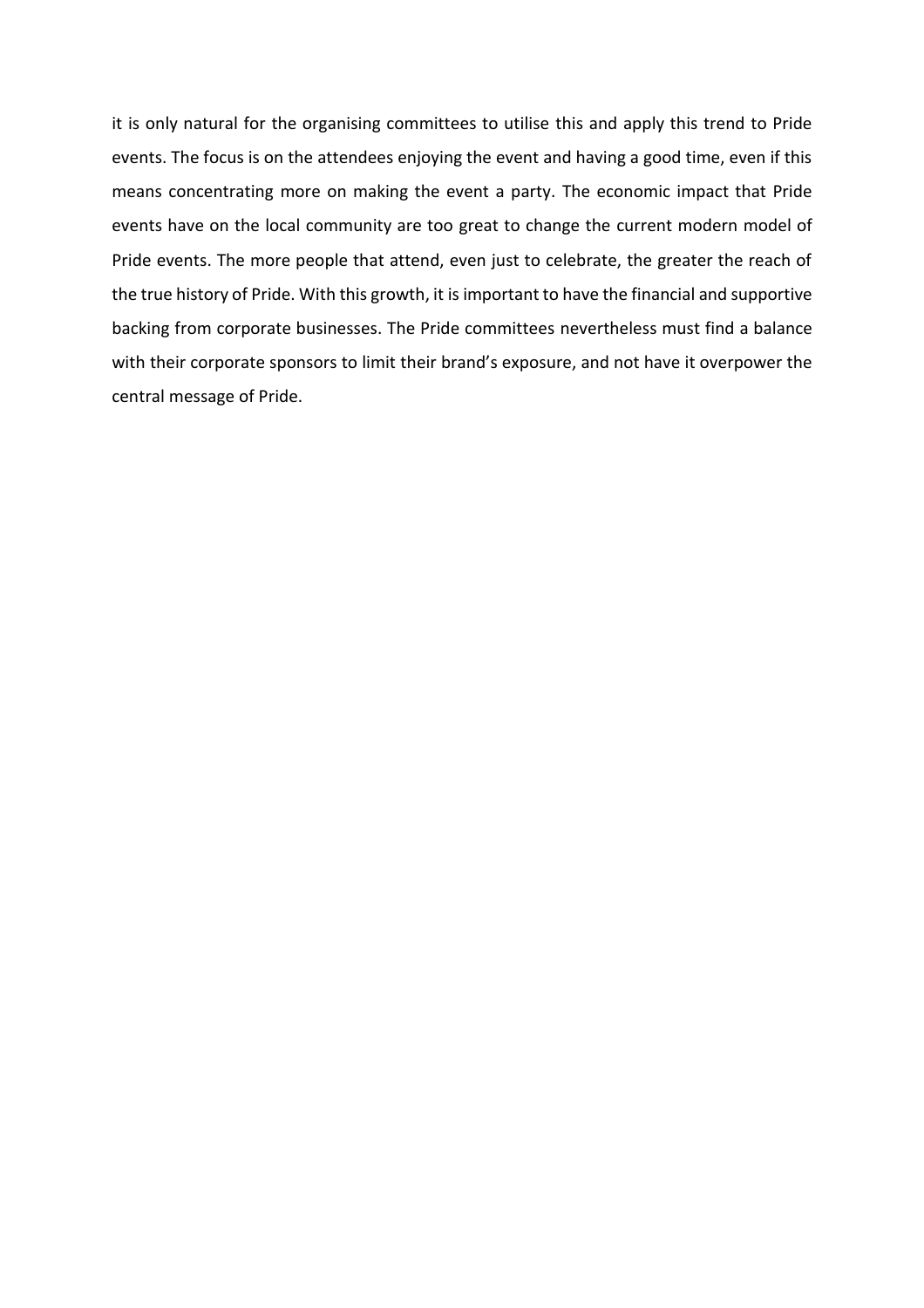#### **References**

- BBC. (2007) *Leeds Pride 2007*, [Online]. BBC.co.uk. Available at: <http://www.bbc.co.uk > [Accessed 26 November 2018].
- BBC. (2018) *Thousands turn out for Leeds Pride Parade*, [Online]. BBC.co.uk. Available at: <https://www.bbc.co.uk> [Accessed 27 November 2018].
- Braidwood, E. (2019) *Manchester Pride under fire after ticket prices double*, [Online]. Pink News. Available at: <https://www.pinknews.co.uk> [Accessed 25 June 2019].
- Bullard, E. (2016) *Pride Parade*, [Online] Salem Press Encyclopaedia. Available at: < http://eds.a.ebscohost.com > [Accessed 13 December 2018].
- Broadgate. (No Date), *The History of Pride in London*, [Online] Broadgate.co.uk Available at: <https://www.broadgate.co.uk> [Accessed 13 December 2018].
- Christou. P, Sharpley. R, Farmaki. A, (2018) Exploring the emotional dimension of visitors' satisfaction at cultural events. *Event Management*, Vol. 22 (2), 255–269.
- *Civil Partnership Act 2004*. (c. 33) London: HMSO. [Online] Available at: <http://www.legislation.gov.uk> [Accessed: 17 December 2018].
- Dryden, S. (No Date) *A short history of LGBT rights in the UK*. [Online] British Library. Available at: <https://www.bl.uk> [Accessed 25 June 2019].
- Etiosa, O. (2012). *The impact of event tourism on host communities.* Central Ostrobothnia University of Applied Sciences, Pietarsaari. Retrieved from <https://www.theseus.fi> [Accessed 15 December 2018].
- Ferdinand, N., Williams, N. (2018) The making of the Notting Hill Carnival festival scape: politics and power at the Notting Hill Carnival. *Tourism Management Perspectives*. 27, 33-46.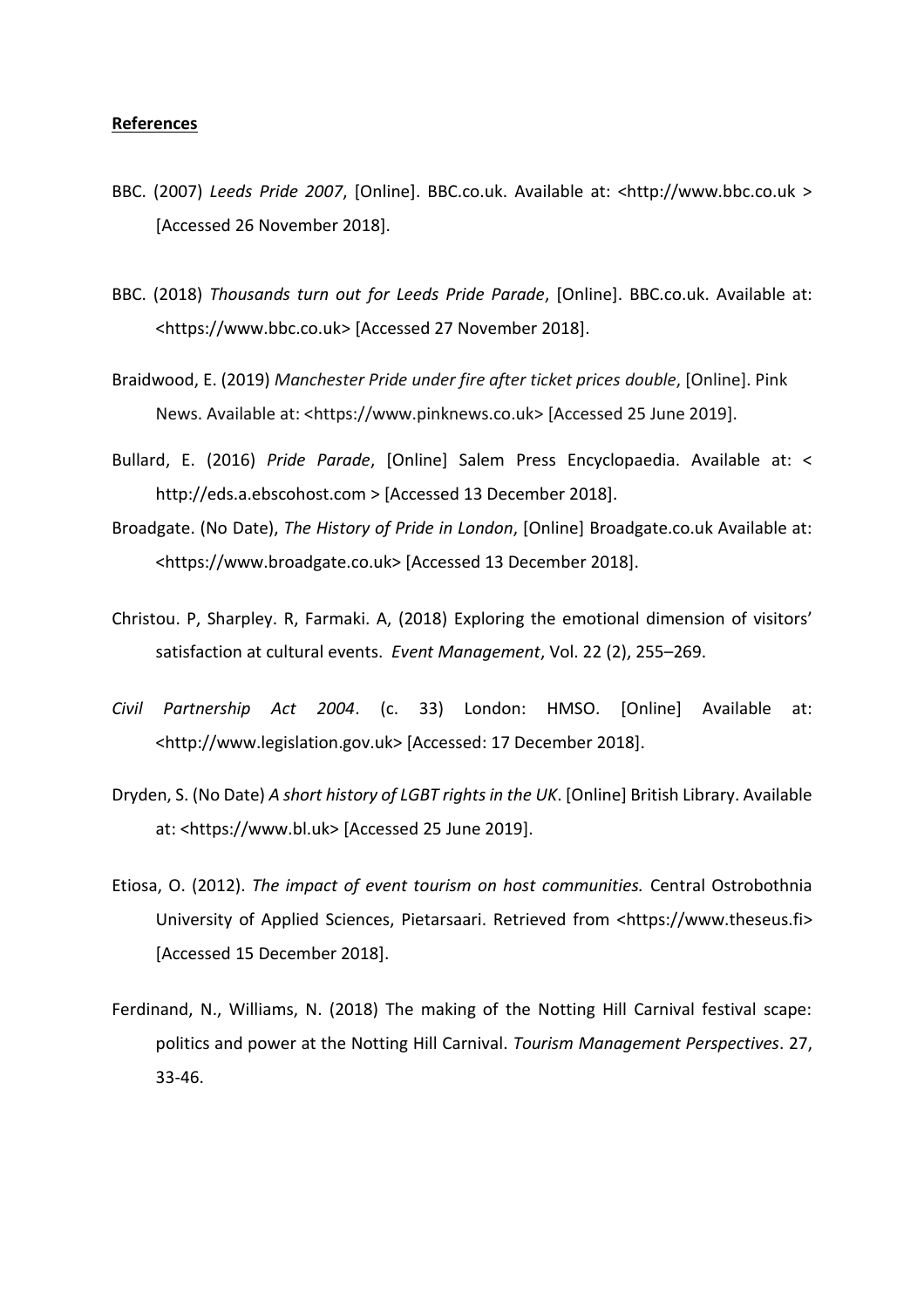Franke-Ruta, G. (2013). *An Amazing 1969 Account of the Stonewall Uprising*, [Online] The Atlantic.com Available at: <https://www.theatlantic.com> [Accessed 25 June 2019].

Florida, R (2002). *The Rise of the Creative Class*. 1st ed. New York: Basic Books.

- G7UK (2017) *Manchester Pride Investigation*, [Online] G7UK.com, Available at: <http://www.g7uk.com> [Accessed 16 December 2018].
- History (2017). *Stonewall Riots*, [Online] History.com Available at: <https://www.history.com> [Accessed 15 December 2018].
- IGLTA, (No Date) *International Gay and Lesbian Travel Association*, IGLTA.org [Online] Available at: <https://www.iglta.org> [Accessed 17 December 2018].
- Johnson, H. (2018) *Leeds Pride: How the event first started and what it means today*, Yorkshire Evening Post [Online] Available at: <https://www.yorkshireeveningpost.co.uk> [Accessed 17 December 2018].
- Johnson, I. Cover, R. (2018) *When corporates dominate Pride parades, everyone loses* [Online] Huffington Post. Available at: <https://www.huffingtonpost.co.uk> [Accessed 17 December 2018].
- Leeds Pride. (n.d.) *Leeds Pride*, [Online] Leedspride.com Available at: <http://www.leedspride.com> [Accessed 14 December 2018].
- Leeds Pride. (n.d.) *Sponsorship Pack* [Online] Leeds Pride. Available at: <https://static1.squarespace.com> [Accessed 14 December 2018].
- Manchester Pride. (No Date) *Manchester Pride – About Us*, [Online] Manchesterpride.com Available at: <https://www.manchesterpride.com> [Accessed 14 December 2018].
- Manchester Pride. (No Date) *Manchester Pride Annual Review 2016*, [Online] Manchesterpride.com Available at: <http://annualreview.manchesterpride.com> [Accessed 14 December 2018].
- Manchester Pride. (No Date) *Manchester Pride – Charity*, [Online] Manchesterpride.com, Available at: <https://www.manchesterpride.com> [Accessed 14 December 2018].
- Manchester Pride. (2016) *Manchester Pride – Report for Greater Manchester Police*, [Online] Manchesterpride.com. Available at: <https://www.whatdotheyknow.com> [Accessed 14 December 2018].
- Mardi Gras. (2018) *2018 Annual Report*, [Online] Mardigras.org.aus. Available at: <http://www.mardigras.org.au> [Accessed 14 December 2018].